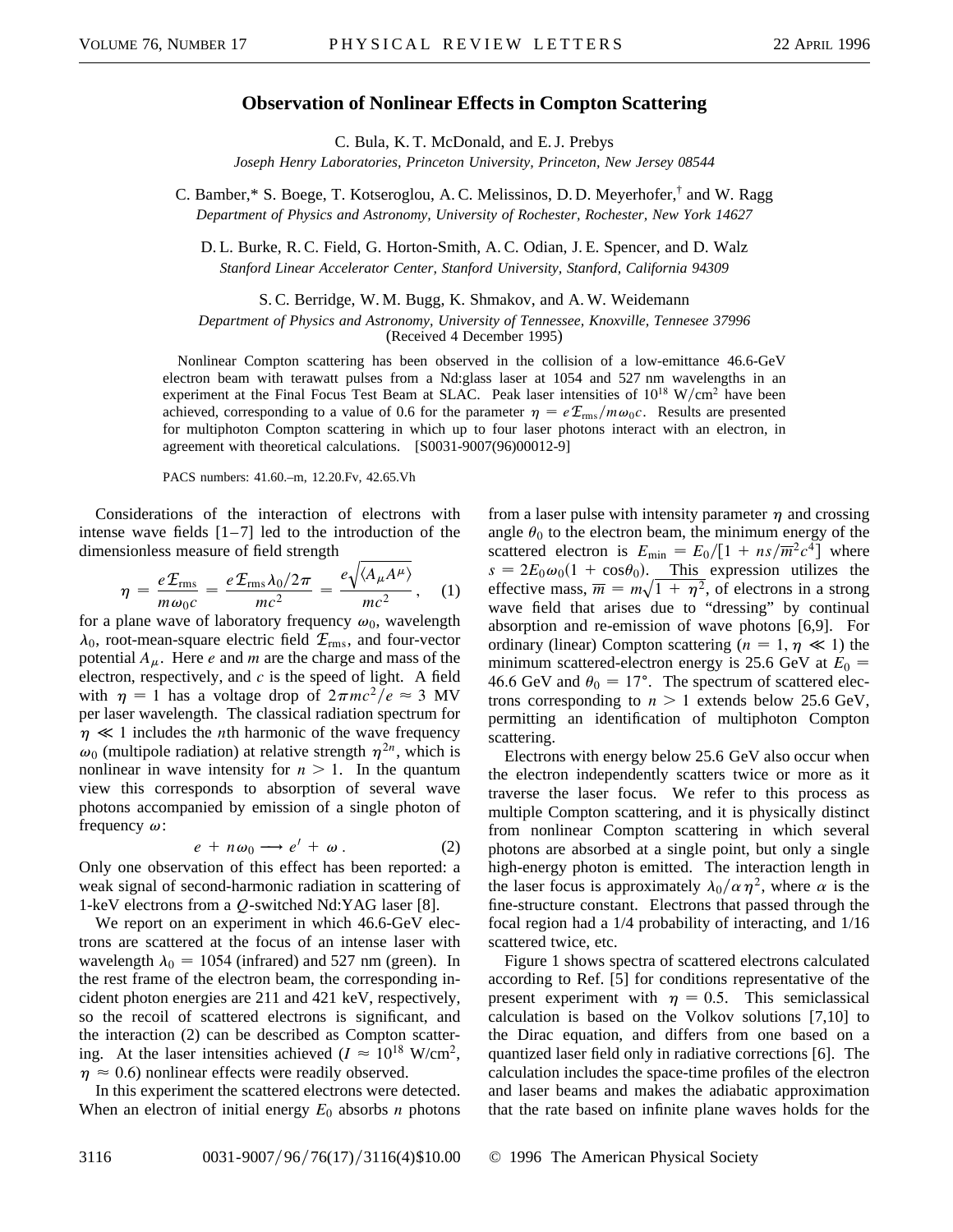

FIG. 1. Calculated yield of scattered electrons from the collision of  $5 \times 10^{9}$  46.6-GeV electrons with a circularly polarized 1054-nm laser pulse of intensity parameter  $\eta = 0.5$ .

local value of  $\eta$ . The curves in Fig. 1 are labeled by the highest number of photons that are absorbed in a single scattering event. Thus the dashed curve labeled  $n = 1$  corresponds to linear Compton scattering, but extends below 25.6 GeV because of multiple Compton scattering. The curve labeled  $n = 2$  also extends below the nominal minimum energy for nonlinear Compton scattering because additional linear Compton scatters also occur. The upper solid curve is the sum of all scatterings.

The experiment was carried out in the Final Focus Test Beam at SLAC [11], and is shown schematically in Fig. 2. The laser beam was focused onto the electron beam by an off-axis parabolic mirror of 30-cm focal length with a  $17^{\circ}$  crossing angle at the interaction point, IP1, 10 m downstream of the Final Focus. A set of permanent magnets was used to direct the electron beam downward to the dump and also served to analyze the momentum of the scattered electrons. Electrons scattered with energy  $E \leq 30$  GeV were detected in a silicon-tungsten calorimeter (ECAL) that was segmented transversely in 12 rows and 4 columns of  $1.6 \times 1.6$  cm<sup>2</sup> pads and in four longitudinal groups with 23 radiation lengths total thickness. The calorimeter energy resolution was  $\sigma_E/E \approx$  $0.25/\sqrt{E(GeV)}$ , whereas the size of the pads resulted in momentum bins of  $\Delta P/P \approx 0.15$ . The high-energy



FIG. 2. Schematic drawing of the experiment.

backscattered photons were detected by a gas Cerenkov monitor (CCM1) after conversion in 0.2 radiation length of aluminum. The number of backscattered photons  $N_{\gamma}$ was measured pulse by pulse with a systematic uncertainty of  $\pm 10\%$ .

The laser was a 1.5-ps, chirped-pulse-amplified Nd:glass terawatt system [12,13] with a relatively high repetition rate of 0.5 Hz achieved by a final laser amplifier with slab geometry [14]. The laser-oscillator mode locker was synchronized to the 476-MHz drive of the SLAC linac klystrons with an observed jitter between the laser and linac pulses of 2 ps (rms) [15].

The peak laser intensity was determined from measurements of the laser energy, focal-spot area, and pulse width. For the infrared laser data all three quantities were measured for every pulse. The uncertainty in the pulse width was  $\pm 20\%$  because of diffraction of the laser beam. Fluctuations on the energy probe calibration led to a  $\pm 13\%$ uncertainty in the energy measurement. The focal spot area at IP1 was measured by reimaging the focus of the laser on a charge coupled device. Because of laser light scattering, filtering, and a non-Gaussian shape of the focal spot, the uncertainty in the area was  $\pm 20\%$ . The overall uncertainty in peak intensity was therefore  $\pm 30\%$ . For the green laser data (obtained by frequency doubling in a KDP crystal), the energy and focal area were measured for each pulse, but the pulse width is known only on average for each data set from streak-camera measurements and varied between  $\Delta t = 1.5$  and 2.5 ps. Thus we assign an uncertainty  $\Delta I/I = \frac{+0.5}{-0.3}$  for the green laser data.

The peak focused laser intensity was obtained for infrared pulses of energy  $U = 800$  mJ, focal area  $A \equiv 2\pi \sigma_x \sigma_y = 60 \ \mu \text{m}^2$ , and pulse width  $\Delta t = 1.5 \text{ ps}$ , for which  $I = U/A\Delta t \approx 10^{18}$  W/cm<sup>2</sup> at  $\lambda_0 = 1054$  nm, corresponding to a value of  $\eta = 0.6$ .

The electron beam was operated at 10–30 Hz with an energy of 46.6 GeV and emittances  $\epsilon_x$  =  $3 \times 10^{-10}$  mrad and  $\epsilon_y = 3 \times 10^{-11}$  mrad. The beam was tuned to a focus with  $\sigma_x = 60 \mu \text{m}$  and  $\sigma_y = 70 \mu \text{m}$ at the laser-electron interaction point. The electron bunch length was expanded to 3.6 ps (rms) to minimize the effect of the time jitter between the laser and electron pulses. Typical bunches contained  $5 \times 10^9$  electrons. However, since the electron beam was significantly larger than the laser focal area, only a small fraction of the electrons crossed through the peak field region.

The spatial and temporal overlap of the electron and laser beams was optimized by observing the Compton scattering rate in the ECAL and CCM1 detectors during horizontal  $(x)$ , vertical  $(y)$ , and time  $(t)$  scans of one beam across the other. Figure 3 shows results of a combined *x*-*t* scan. Figure 3(a) is derived from scattered photons and is dominated by linear Compton scattering. The slope of the data agrees with the  $17<sup>°</sup>$  beam-crossing angle. Figure 3(b) is derived from electrons of energy less than 25.6 GeV where single, linear Compton scattering does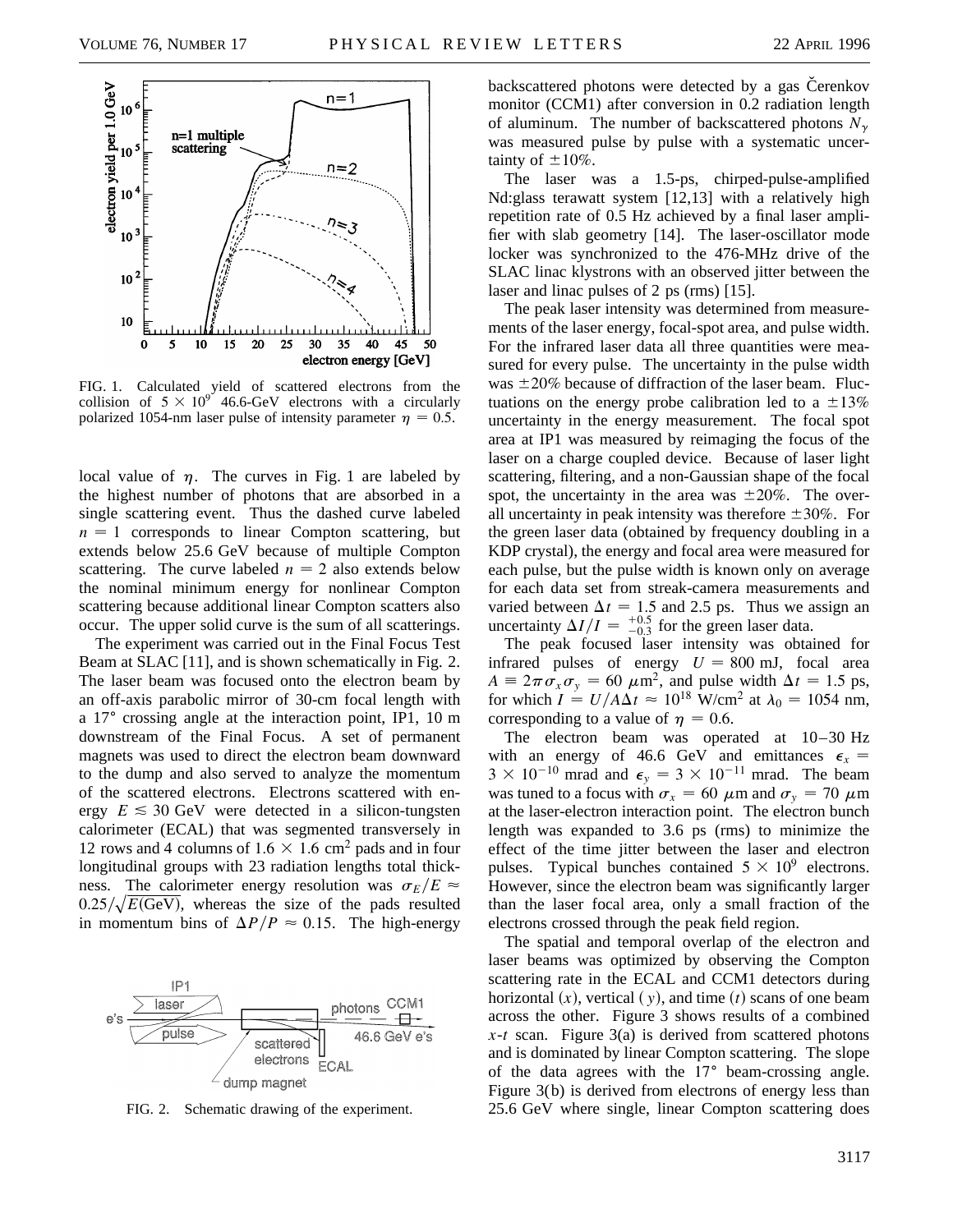

FIG. 3. Observed rates of (a) linear and (b) nonlinear and multiple Compton scattering as a function of *x* and *t* offsets between the electron and laser beams. The area of each box is proportional to the signal size.

not contribute. The peak in Fig. 3(b) has a smaller spacetime extent than that in Fig. 3(a) because of the stronger dependence of the nonlinear process on laser intensity.

The ECAL sampled the scattered electrons in energy intervals about 2.5 GeV wide. Because of the rapidly decreasing yield at lower energies and the  $\approx 100 : 1$ dynamic range of the ECAL, only data from the top four rows of the calorimeter could be used in the analysis. The highest sampled energy could be adjusted by lowering the entire calorimeter. Thus the complete mapping of the nonlinear Compton spectrum required data collection at several laser intensities and positions of the ECAL.

Data were collected with circularly polarized laser pulses of energies between 14 and 800 mJ at  $\lambda_0 =$ 1054 nm, and between 7 and 320 mJ at  $\lambda_0 = 527$  nm. The energy measured in the calorimeter pads, each of which accepted a limited momentum bite, gave the spectrum of electrons scattered in that pulse. Corrections were applied for shower cross talk between calorimeter pads, and for backgrounds from high-energy Comptonscattered electrons that hit beam-line components. Two methods were used to estimate the corrections, based on shower-spread information from calibration runs and on signals in calorimeter channels outside the acceptance for Compton scattering. The average of the two methods is used, and the difference is taken as a contribution to the systematic uncertainty.

An invariant cross section cannot be defined for nonlinear Compton scattering as it would depend on the laser intensity which varies in space and time. Instead, we discuss the normalized energy spectrum,  $\left(\frac{1}{N}\right)dN/dE$ , of scattered electrons. The total number *N* of scattered electrons is equal to the total number  $N_{\gamma}$  of high-energy photons (except for corrections of less than 3% due to multiple Compton scattering). The normalized spectrum was deduced for each laser pulse and then averaged to yield the data points in Figs. 4(a) and 5. This technique renders the results less sensitive to the time jitter between the electron and laser pulses and to the consequent uncertainty in the interaction flux.



FIG. 4. Energy spectra of scattered electrons as observed in the ECAL calorimeter. (a) Data and simulation for 42-mJ infrared laser pulses. (b), (c) Data (open and filled-in circles) and simulations (solid curves) for infrared (b) and green (c) laser pulses, scaled to standard values of the interaction geometry. The dashed lines show the simulation for multiple linear Compton scattering only.

The spectrum of scattered electrons normalized to the number of Compton  $\gamma$  rays is plotted in Fig. 4(a) against the electron energy for data at a nominal laser energy of 42 mJ. The open squares represent a simulation of each pulse using the corresponding laser and electron beam parameters. The simulation includes both nonlinear and multiple Compton scatterings, and combinations of the two. Only energies below the minimum for ordinary Compton scattering are shown. The plateau at 19– 21 GeV corresponds to two-photon scatters, and the falloff at 17–18 GeV is evidence for the two-photon kinematic limit at 17.6 GeV as smeared by the momentum resolution of the calorimeter.

To compensate for small variations in the beam parameters during the run, the data in Figs. 4(b) and 4(c) have